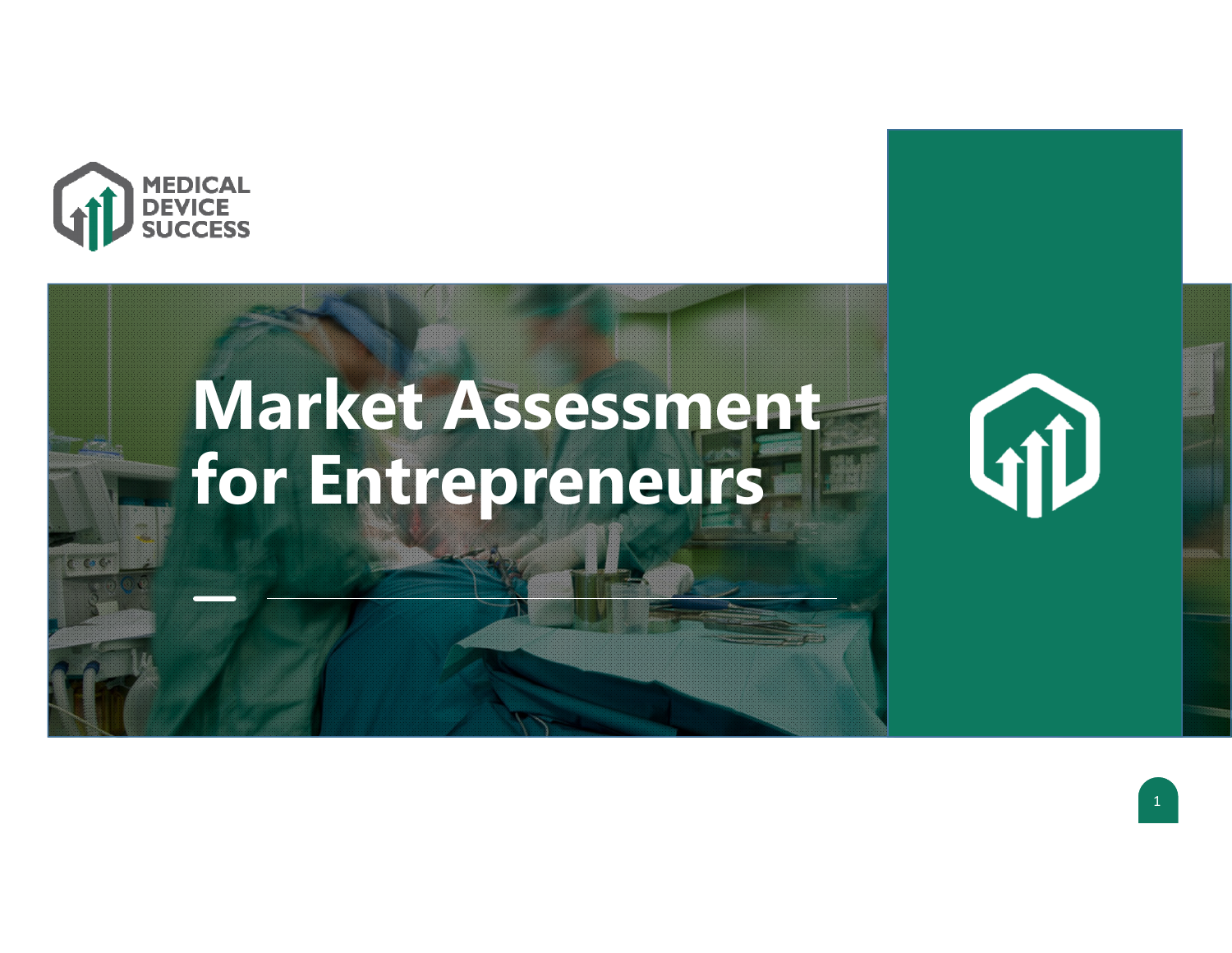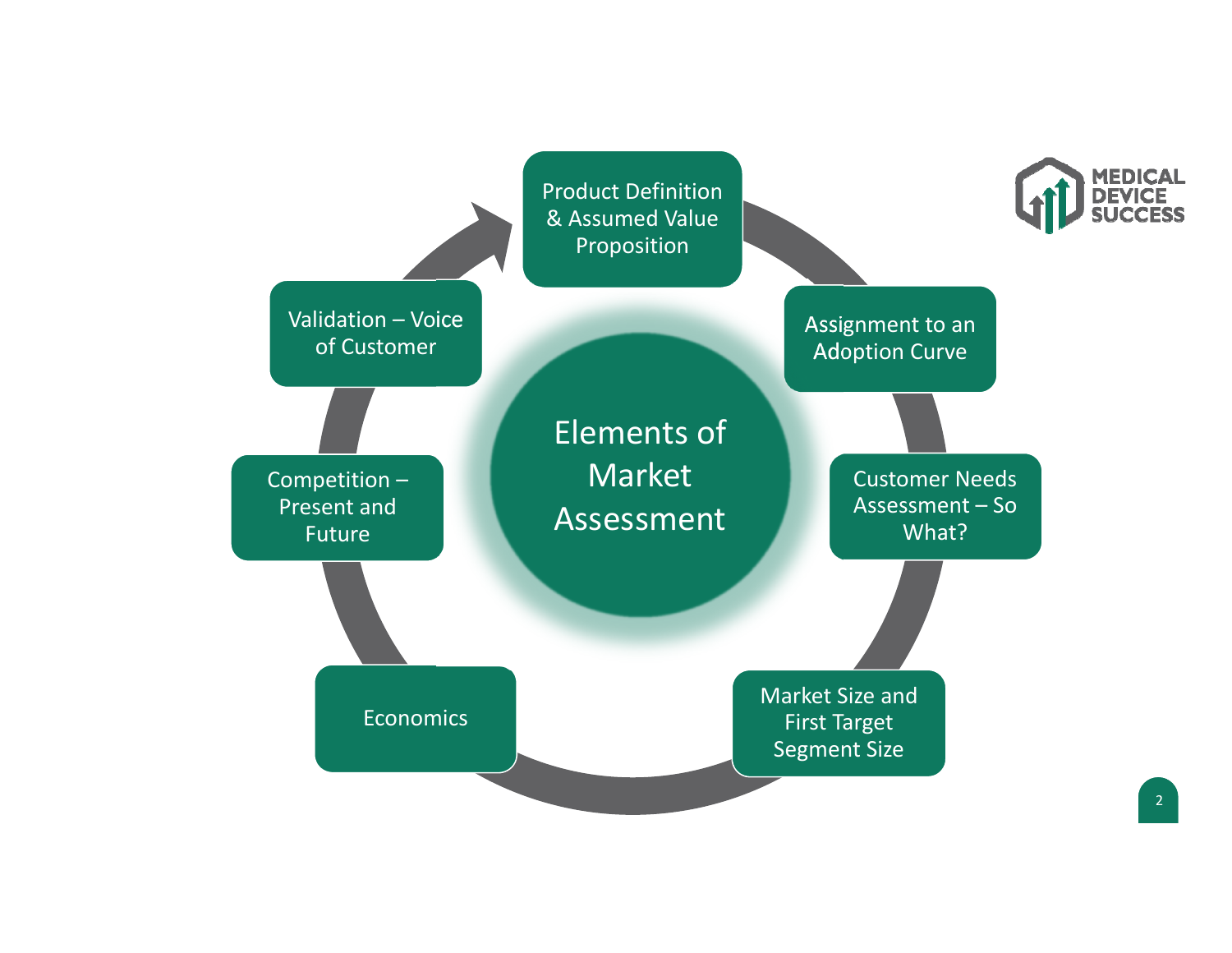

### **Assumptions**

- **Proof of concept complete.**
- **Some type of intellectual property protection.**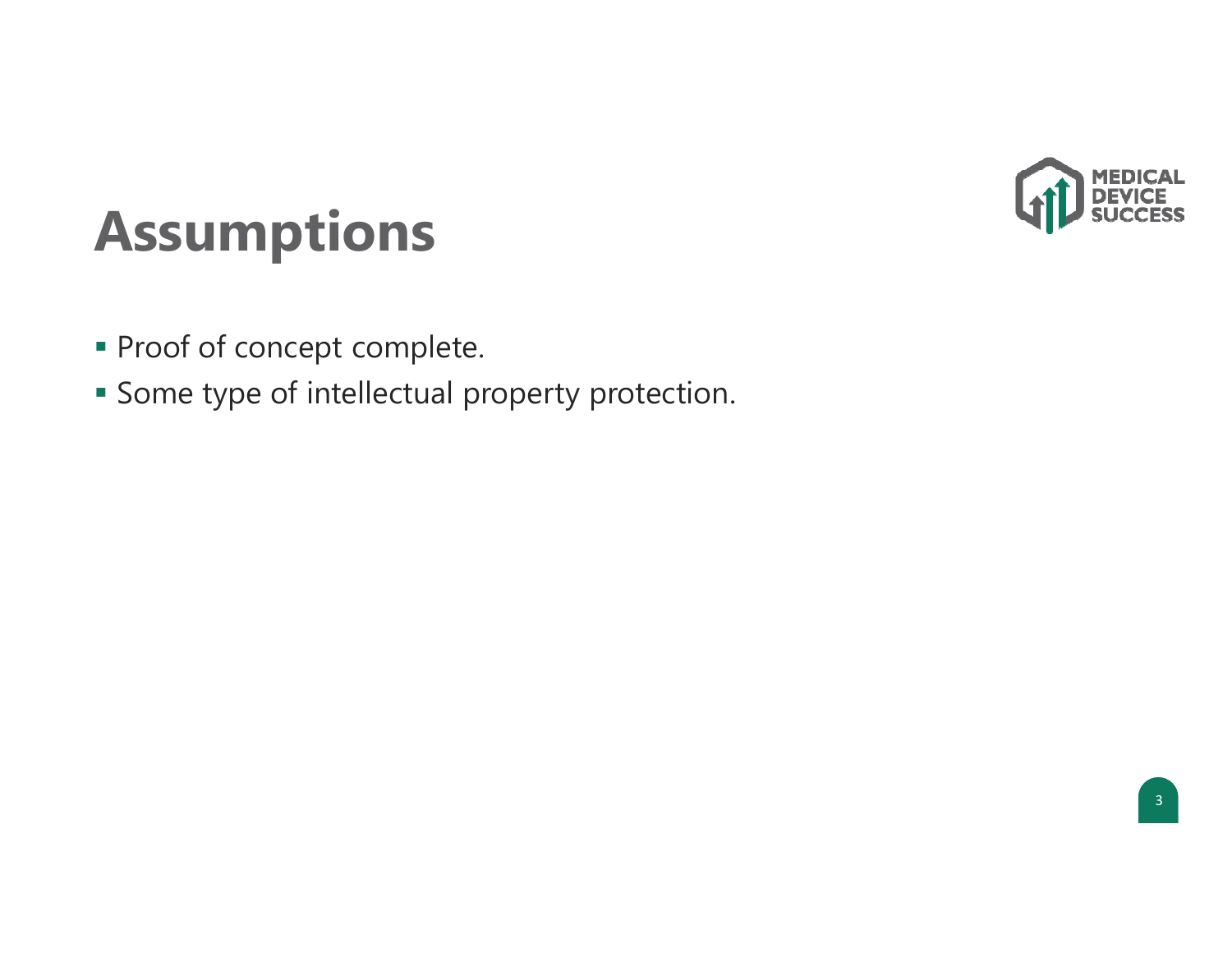#### New Concept Product Adoption Curve



#### $\bigcap$ Optimize the  $\Gamma$ Technology Adoption Life Adoption Life Cycle Curve Cycle Curve Optimize the Technology

- Observe the science of marketing and sales to optimize the TALC.
- Avoid failing in the Chasm.
- Know when the Chasmhas been crossed torelease appropriate resources.



**The Chasm**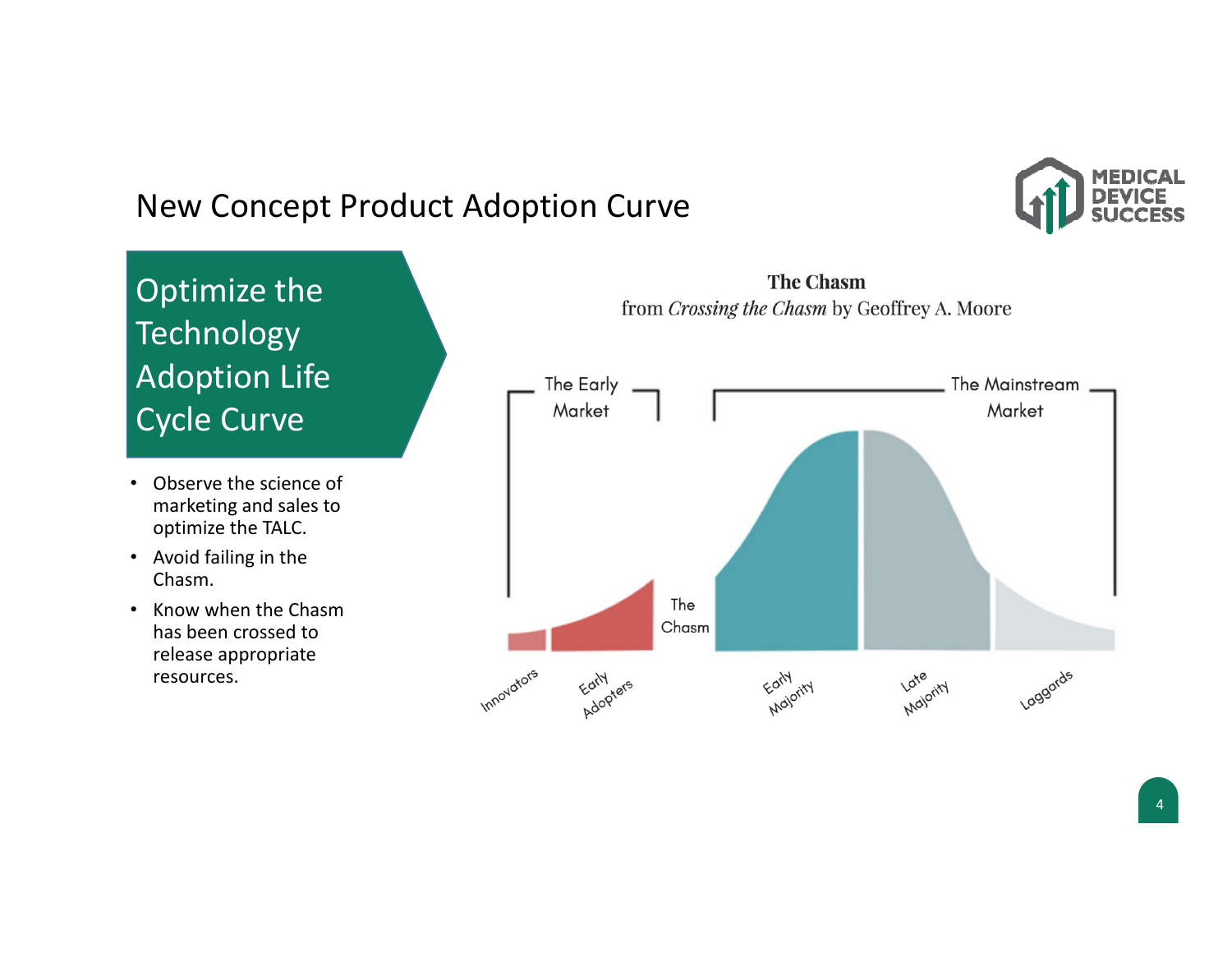

Enhancement of Standard Product Adoption

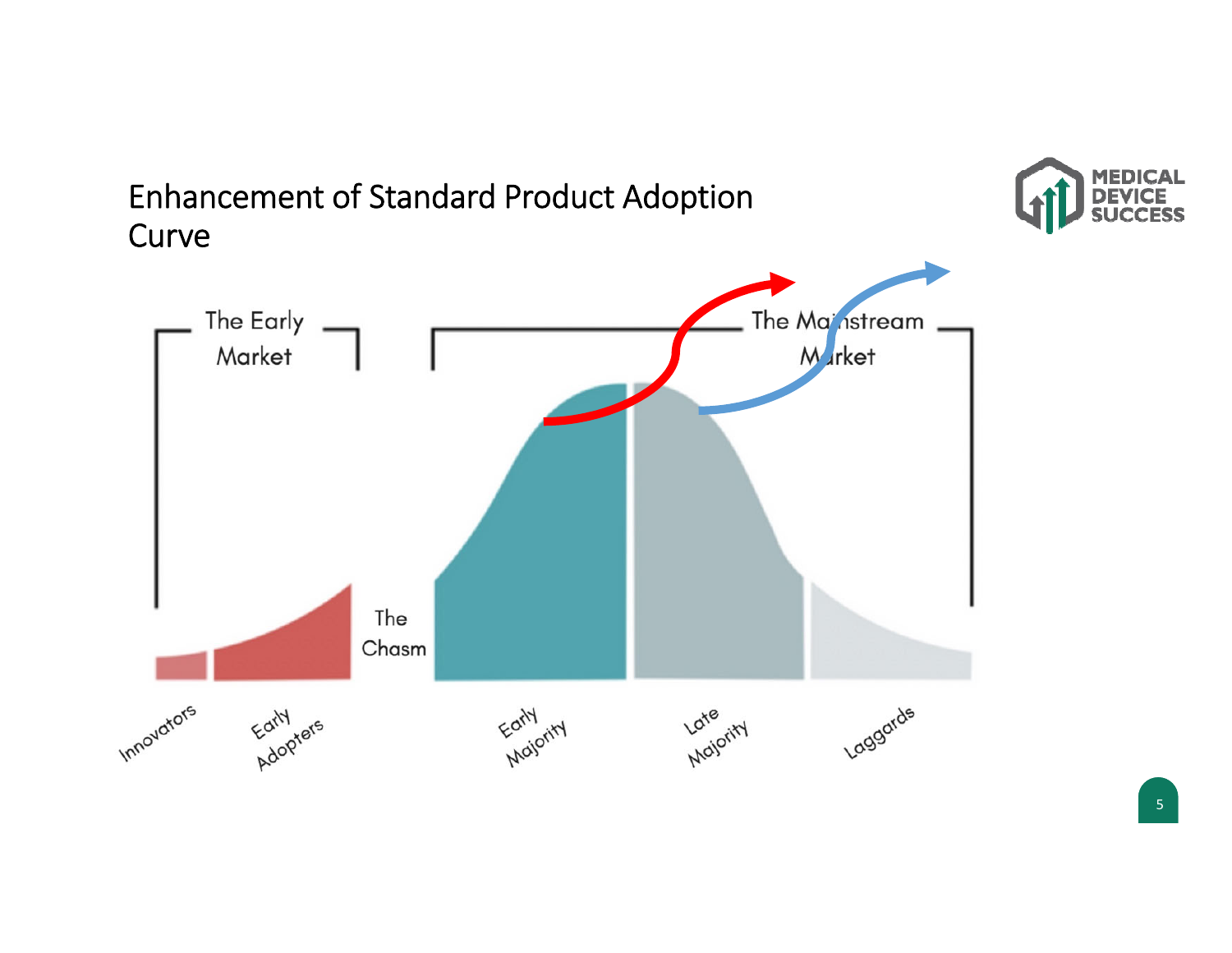

### **Needs Assessment – So What?!?**

- Will it make a difference in the life of the end user and/or applier?
- Does adopting the product/service require a change of behavior?
	- If so, how much?
- Will end users and/or appliers be willing to change their behavior for the benefits? How big a change is it?
- How many stakeholders are their in the adoption and integration process?
- Compared to other important issues facing your user, does the problem your product solves stand out?
- Can prospective users live without it?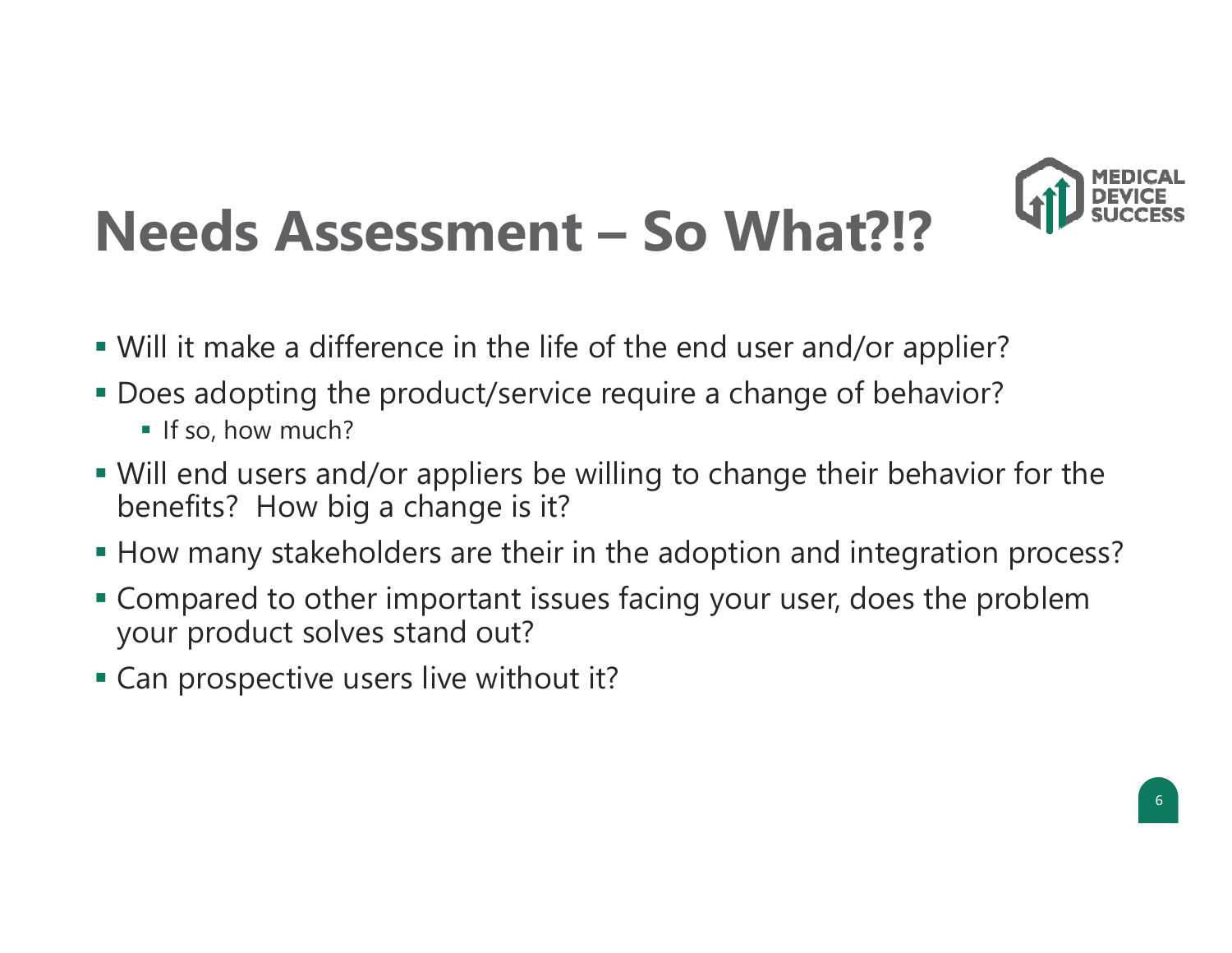

### **First Market Segment Size**

- Understand the difference between "Market Size" and first market segmen<sup>t</sup> size.
- Beware of marketing to more than one segment.
- $\blacksquare$  Segment the market.
- Select the best segmen<sup>t</sup> to launch into.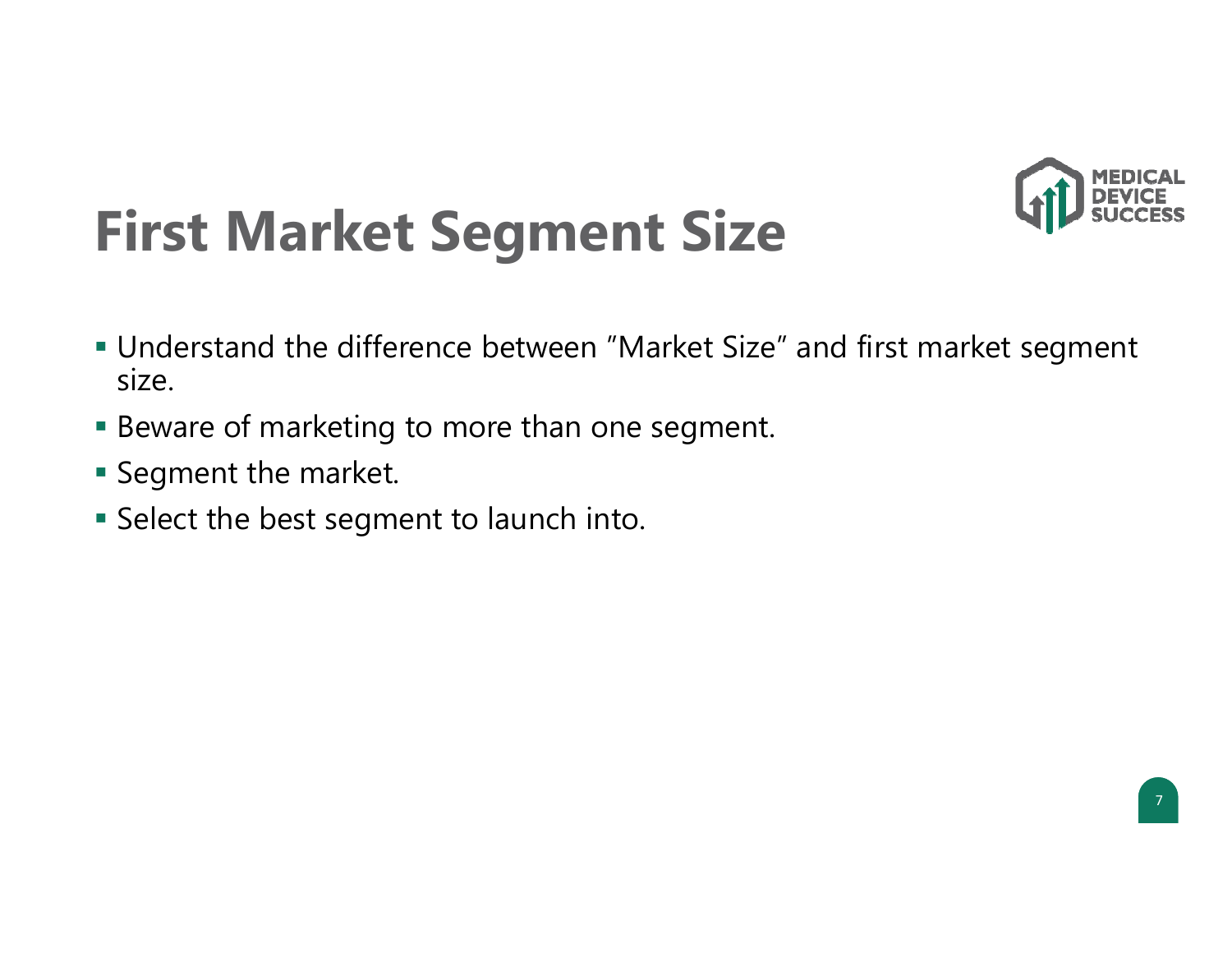

#### **Economics**

- $\blacksquare$  End User Economics Who will pay for it?
	- Medical is there reimbursement?
	- Medical is it already part of <sup>a</sup> standard cost?
	- Consumer Do they pay for <sup>a</sup> similar product or service now? Or, are they "paying" in lost time or lost resources?
	- Business Do they pay for <sup>a</sup> similar product or service now? Or, are they "paying" in lost time or lost resources?

#### Business Economics – What will it cost to make and commercialize?

- COGS
- G&A&M&S
- **Estimated price**
- **Does the price fit the value proposition?**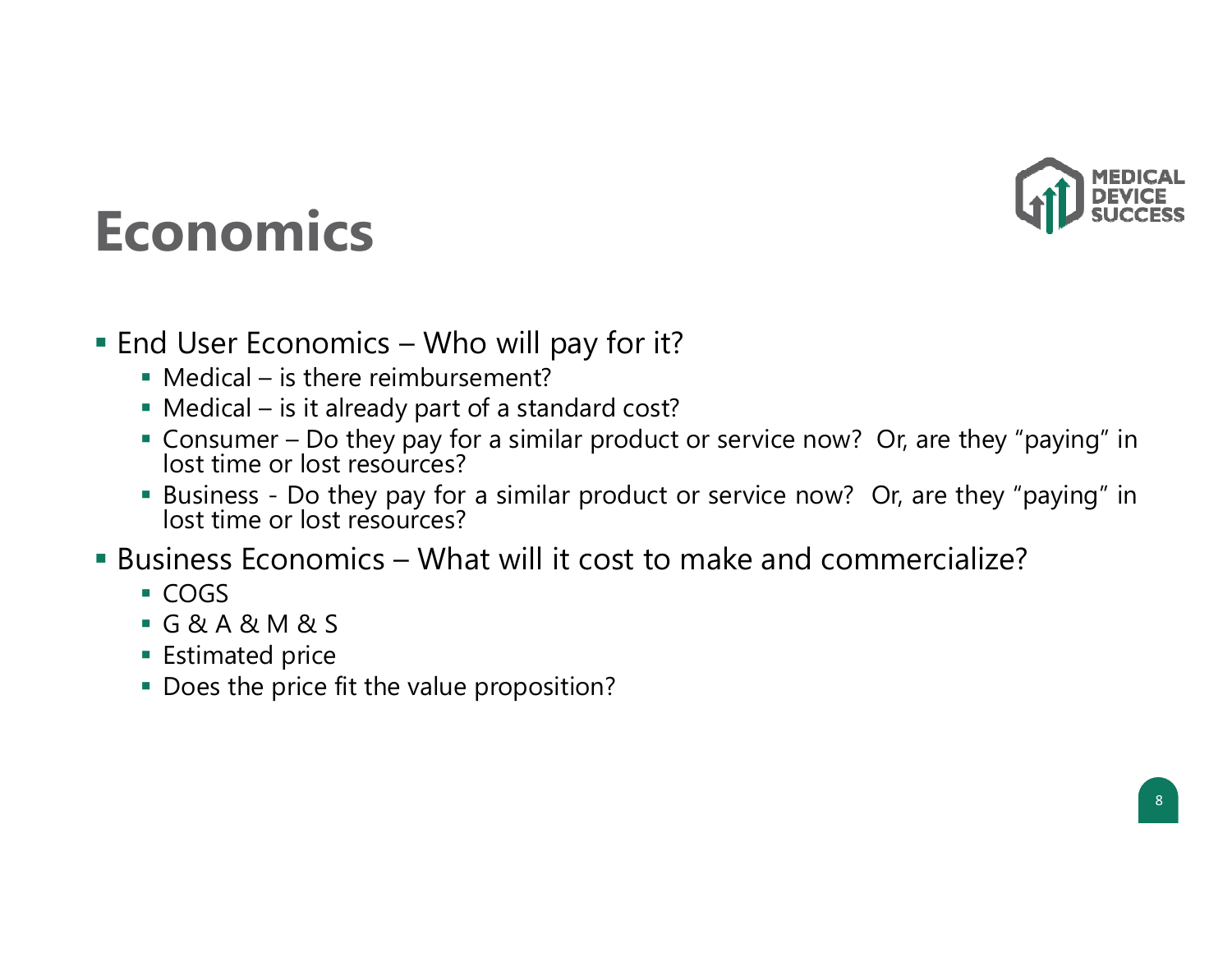

## **Competition – Present and Future**

- If Is there another way to provide your product or service to the market that doesn't violate any intellectual property protection?
- $\blacksquare$  Is there already a financially sound large company competing in this market with a similar offering?
- $\blacksquare$  Is there a technology trend that could result in blindsiding your technology?
- **If there is competition, is there an underserved niche?**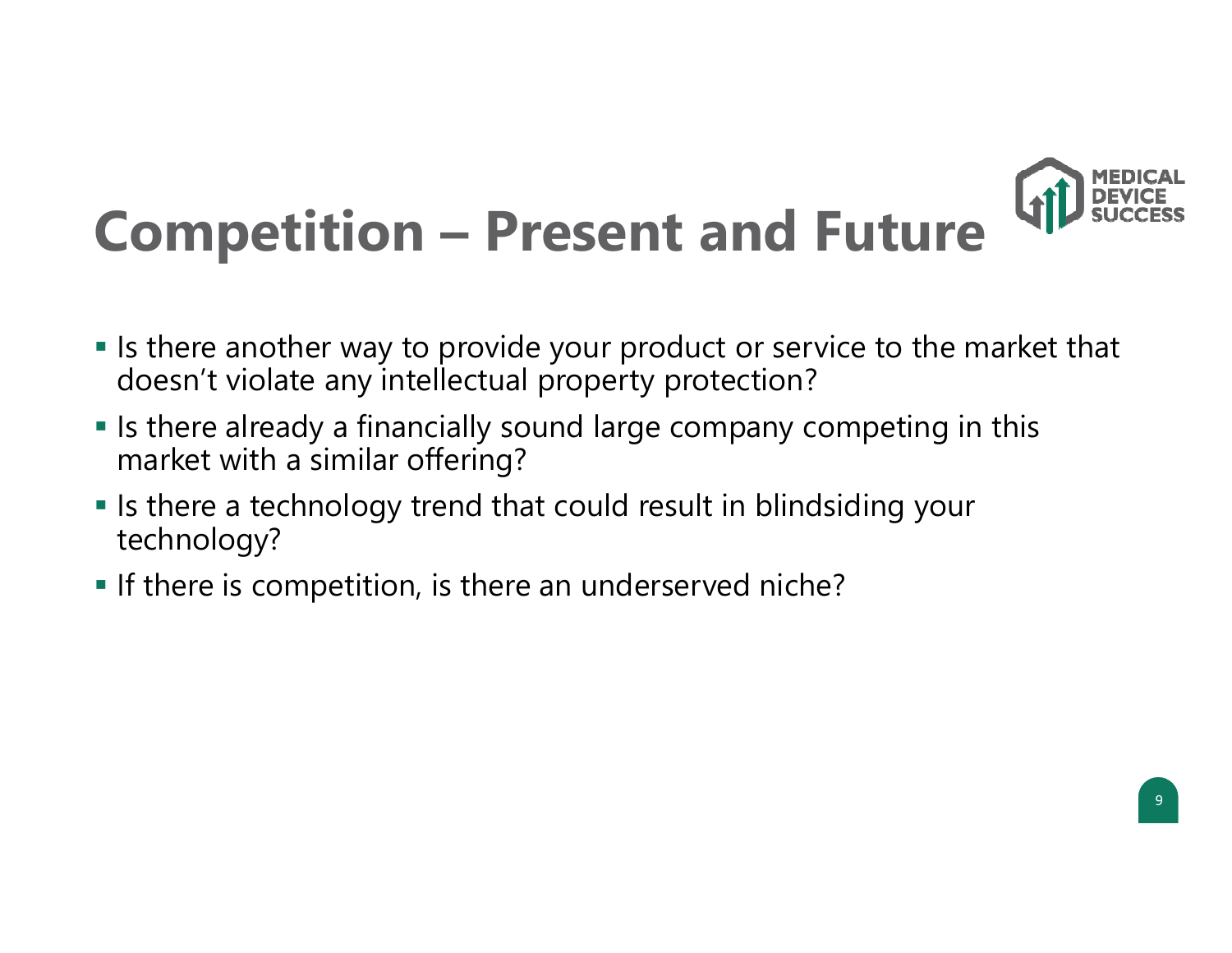

- What data points do you need to validate the need for the product?
- Design a questionnaire. FAB, pricing, usage, etc.
- Find at least 30 people that represent the profile of your target market segment.
- First 10 subjects One on one present product/service. Get answers to questionnaire.
- Debrief on what you learned and what the questionnaire missed or where you need more information.
- One on one meet with the other 20 subjects.
- Study results and decide if your product/service still represents an opportunity.